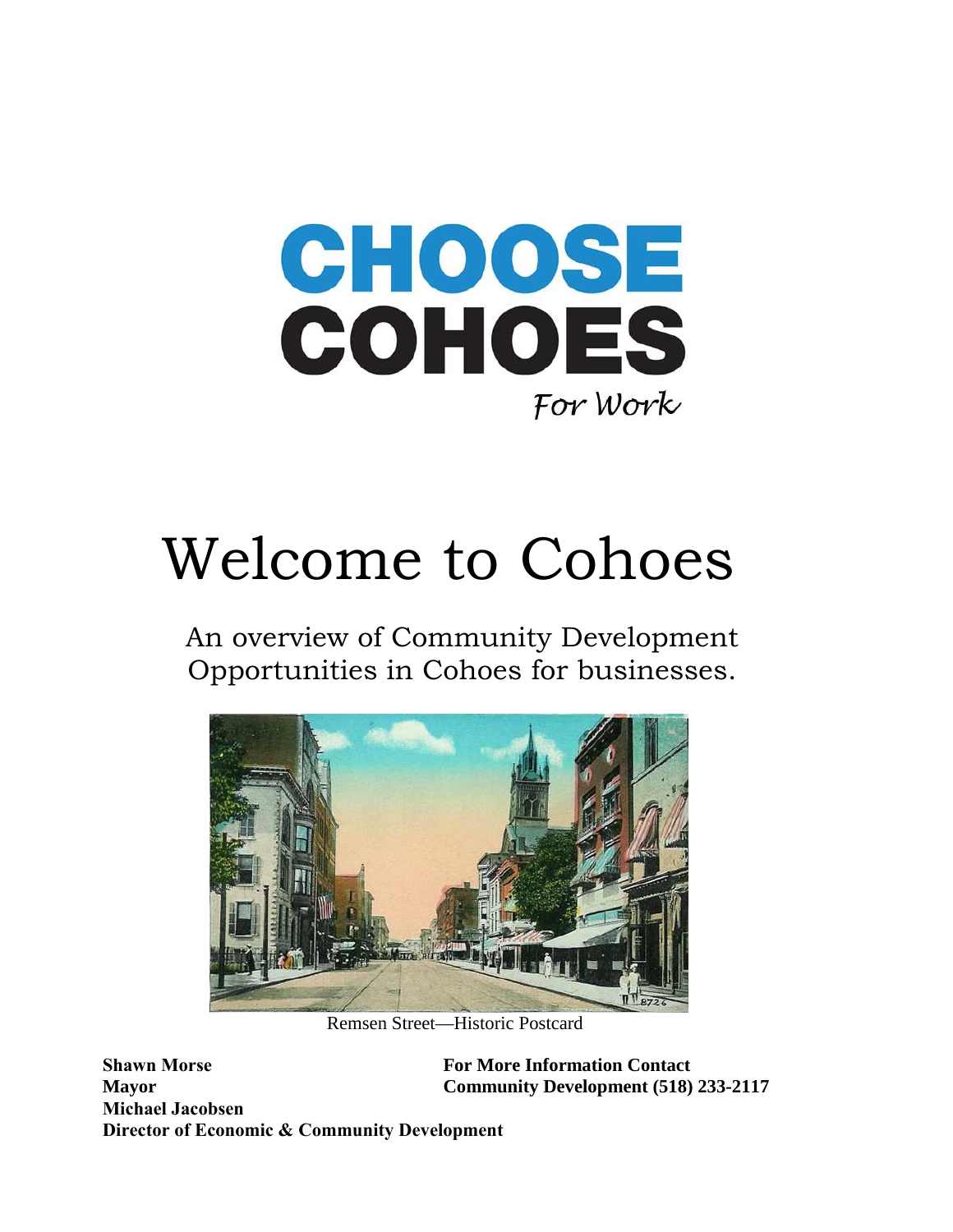# **CITY OF COHOES ECONOMIC DEVELOPMENT TOOLS**

#### **Cohoes Local Development Corporation (CLDC)**

- 501 C 3 Non Profit focused on job creation, retention and housing opportunities in the City of Cohoes
- Five member board of non-compensated directors.
- The CLDC has completed many Economic Development Programs in Cohoes:
	- Brokered several Real Estate deals for economic development
	- Run two Building Facade Program
	- First Time Homebuyer program.
	- Provided small business loans which has lead to a increase in over 50 jobs in Cohoes
	- Sponsor Beautification and Concert Series each year in downtown Cohoes
	- Administer the farmers market program in Cohoes.

Members: Barbara Hildreth - Mark Perry - Ralph Pascale - Fred Neudoerffer - Michael Jacobson - Ralph Signoracci - John Frainier Executive Director: Debbie Jacques .

#### **City of Cohoes Industrial Development Agency (IDA)**

- City Agency appointed by the Mayor and Common Council
- Non-compensated Seven member board.
- Able to provide Payments in Lieu of Taxes (PILOTS), bonding assistance and sales and use tax exemption for new construction and business.
- Responsible for the following projects:
	- Zandri office addition on I-787 (2001)
	- Hudson River Savings Bank on Mohawk St (2002)
	- American Housing Foundation on the new 90 unit Seniors Complex on Columbia St. (2003)
	- Victor Carrybag Demolition (2003-04)
	- Admirals Walk Condo development on Delaware Avenue (2005)
	- Harmony Mill Loft Apartments (2005)
	- Cohoes Professional Center (2006)
	- Rite Aid (2006)
	- Waterside Luxury Apartments (2007)
	- Eddy Village Green (2008)
	- Harmony Mill Loft Apartments Phase II (2008)
	- Harmony Mill Loft Apartments Phase III (2013)
	- Lexington Hills Apartments (2014)
	- Warehouse 71 Apartments (2014) Sherwood Forest Apartments (2014)

Members: Ralph Signoracci - Michael Jacobson - Rod Dion - Jennifer Spring - Marie Stark Executive Director: Shawn Morse

#### **For additional information on either one of these entities or on any of the programs mentioned above please contact us at 518-233-2117.**

**Cohoes LDC/Cohoes IDA 97 Mohawk Street Cohoes, NY 12047**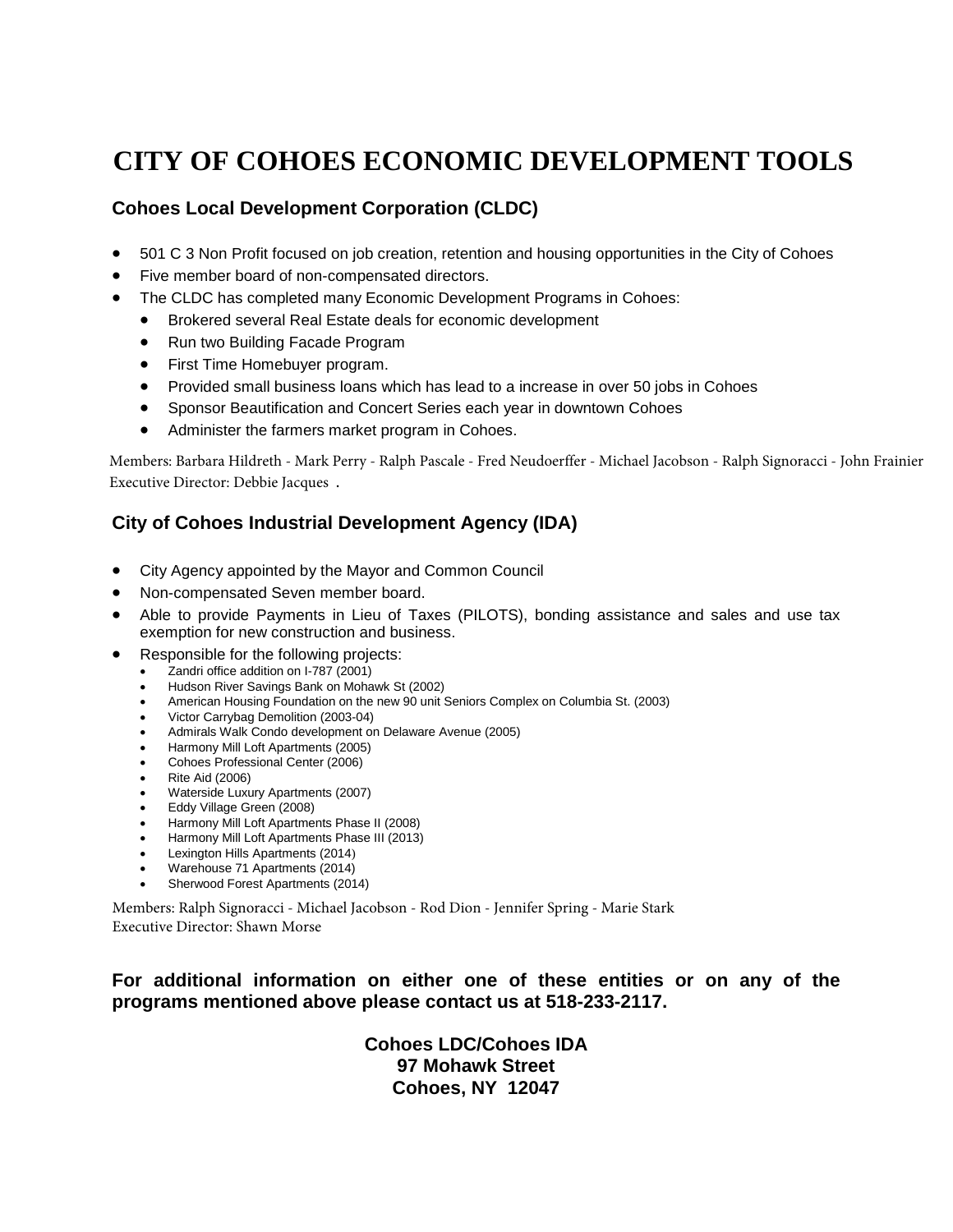# **Finance Programs**

The Albany-Colonie Regional Chamber of Commerce administers a number of loan funds to assist Albany County businesses or businesses considering locations in Albany County with their financial needs. **E-mail Joe Landry josephl@acchamber.org or call 518.431.1423 to learn more. Or visit the Chamber WEB siteat [www.ac-chamber.org/ecodev](http://www.ac-chamber.org/ecodev)**.

### **Entrepreneurial Assistance Center Loan Fund**

Loans through this fund range from \$1,000 to \$25,000 and can be used to purchase fixed assets or for working capital. Funded by various public and private institutions, these term loans or lines of credit have an interest rate of Wall Street Prime plus 2%, fixed for the term of the loan. A \$75 application fee and a 3% origination fee apply.

### **Al Tech Loan Fund**

Operated in conjunction with the Albany County Partnership, this loan fund provides term loans ranging from \$35,000 to \$300,000. The interest rate is Wall Street Prime minus 3% with a floor of 5%, fixed for the term of the loan. Loan proceeds can be used to purchase fixed assets or for working capital. A \$350 application fee applies.

### **Albany County/New York Business Development Corporation Small Business Loan Fund**

A second program operated in conjunction with the partnership, this loan fund provides term loans ranging from \$25,000 to \$100,000. A \$250 application fee and a commitment fee of 1% of the application request (with a \$500 minimum) is required. The interest rate is Wall Street Prime variable monthly and an annual .25% servicing fee is charged. Proceeds can be used to purchase fixed assets or real estate or for working capital.

### **Finance Consortium**

The Economic Development Finance Consortium provides a vehicle for small businesses to present their financial needs to a number of local, regional and state commercial lenders, as well as representatives from public lending agencies including economic developers and the U.S. Small Business Administration.

### **Capital Business Assistance Fund**

Recognizing the critical need for creative and productive economic development efforts in the county, six major banks joined the Chamber and Albany County to develop a coalition to make loans available to small businesses. A \$230,000 fund is available for grassroots economic development in this county. Participating banks include: KeyBank, Marine Midland Bank, Bank of America, The Chase Manhattan Bank and First Niagara.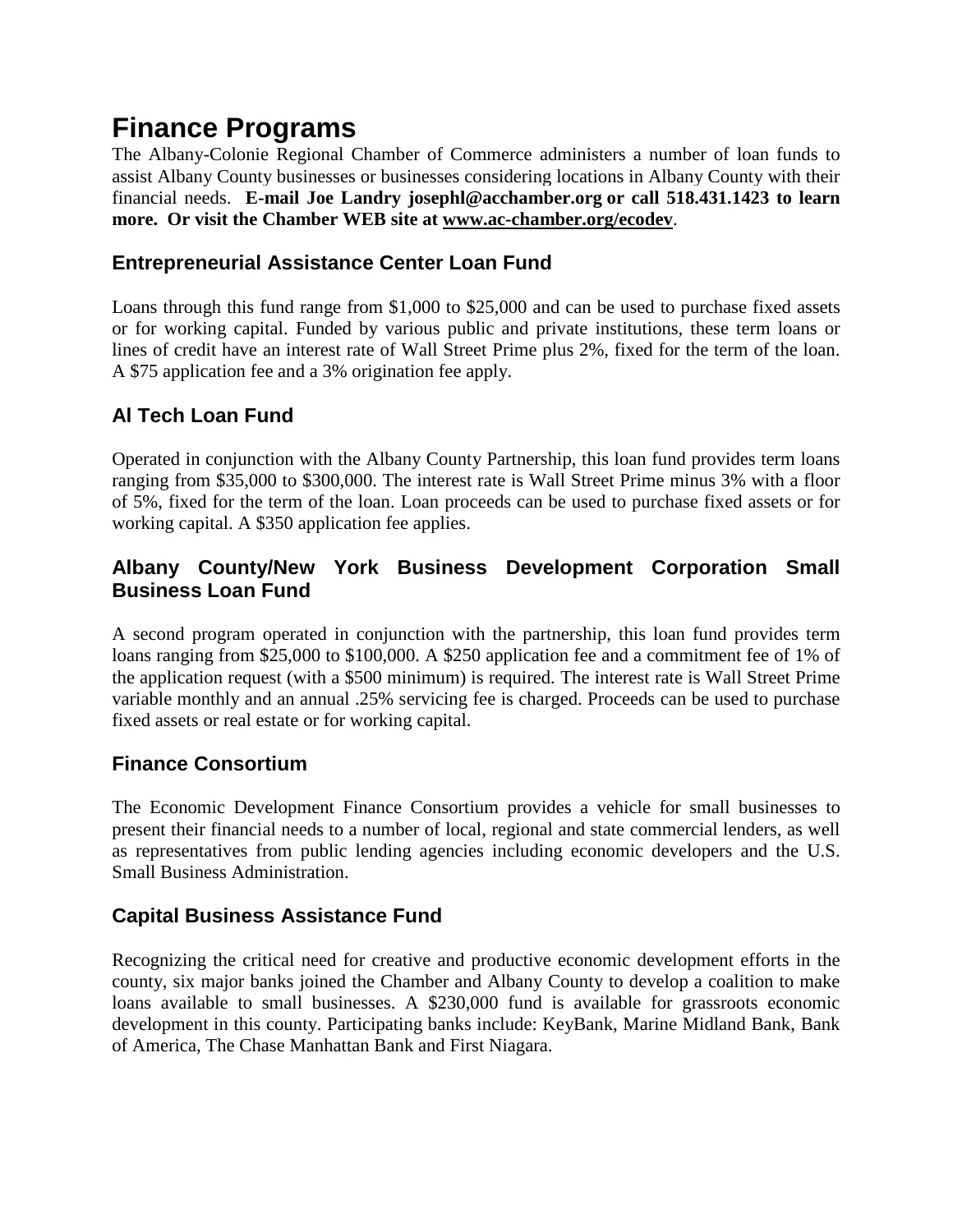# **Capital District Community Loan Fund**

The Capital District Community Loan Fund is a non-profit community development financial institution serving the Capital Region of New York State. Incorporated in 1985, the communitycontrolled Loan Fund works to provide equitable access to capital and economic opportunity. It does this by pooling investments from individuals and organizations and relending it to nonprofit organizations for housing and community improvement and to micro enterprises for business development.

### **Small Business Lending**

The Community Loan Fund makes loans to small businesses that:

- $\checkmark$  Are owned/controlled by people of low income, minorities, or women, or that provide job opportunities or services to low income people; and
- $\checkmark$  Are unable to obtain credit from conventional sources; and
- $\checkmark$  Are participating in a program of technical and business support, or can demonstrate adequate experience.

Typical loans:

- $\checkmark$  Loans of up to \$10,000 for start-ups (businesses with less than 1 year of consistent sales)
- $\checkmark$  Loans of up to \$35,000 for expansions
- $\checkmark$  Purposes can include real property, equipment, inventory, or working capital; energyefficiency loans in partnership with NYSERDA also available
- $\checkmark$  Security can be real estate mortgages, business assets, personal guarantees, assignment of contract proceeds, or other acceptable assets
- $\checkmark$  Application, origination, legal and other fees may apply

#### **Non-Profit Lending**

The Community Loan Fund makes loans up to \$300,000 to non-profit groups for the development of affordable housing and community facilities. These loans can take the following forms:

- $\checkmark$  Site acquisition
- $\checkmark$  New construction
- $\checkmark$  Rehabilitation
- $\checkmark$  Working Capital
- $\checkmark$  Energy efficiency loans in partnership with NYSERDA

A variety of short and long term loans are available:

- $\checkmark$  Short-term working capital and construction loans
- $\checkmark$  Medium term (up to 5 years) loans for acquisition and/or development
- $\checkmark$  Long-term (up to 30 year repayment schedule typically with a 5 year call option)for acquisition and/or development

The Community Loan Fund will typically require a first mortgage as security; subordinated mortgages and other collateral considered on a case-by-case basis.

The Community Loan Fund will also consider making loans to non-profits for business purposes:  $\checkmark$  Cash Flow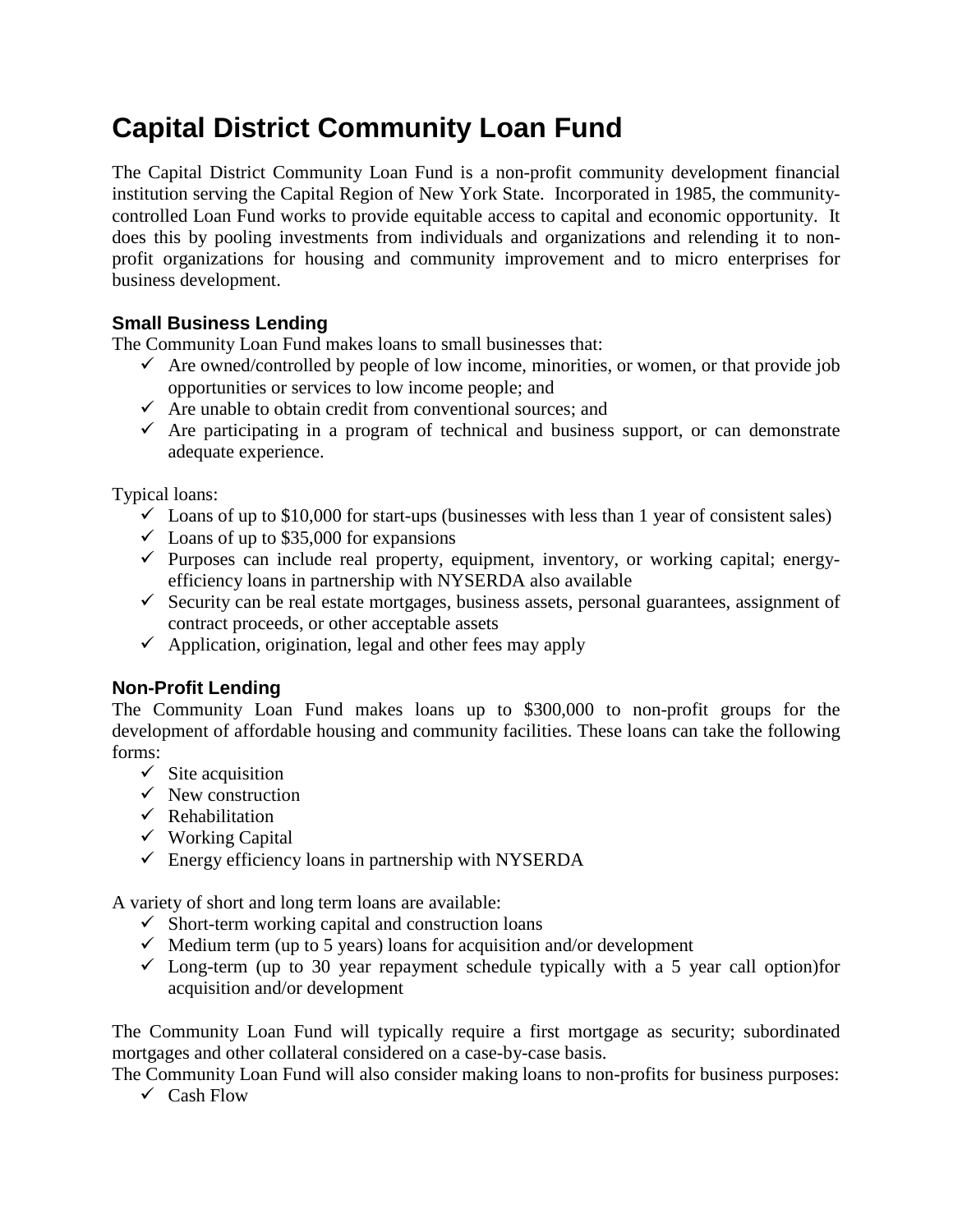- Working Capital
- $\checkmark$  Equipment

A variety of terms are available. These loans are typically secured by assets of the corporation, such as equipment or contract receivables. Other security is considered on a case by case basis.

#### **The application process is as follows:**

- $\checkmark$  Prospective borrower identifies financing need and contacts Community Loan Fund.
- $\checkmark$  Community Loan Fund staff meets with the group or business and works with them to develop an application. Appropriate documentation is requested.
- $\checkmark$  A Loan Committee considers the application and makes a recommendation based on financial viability and social impact; depending on the request, the application may also need approval from the CDCLF's Board of Directors.
- $\checkmark$  Loan applications may be submitted at any time.

Entrepreneurs and community groups are encouraged to contact the Community Loan Fund early in the planning and development of an idea. In some instances, the Community Loan Fund may be able to assist in reviewing financial projections, identifying other sources of support for the project, or to provide other technical assistance.

**For more information or to set up an appointment, please call 518-436-8586 or visit [www.cdclf.org](http://www.cdclf.org/) Capital District Community Loan Fund 255 Orange Street Albany, NY 12210**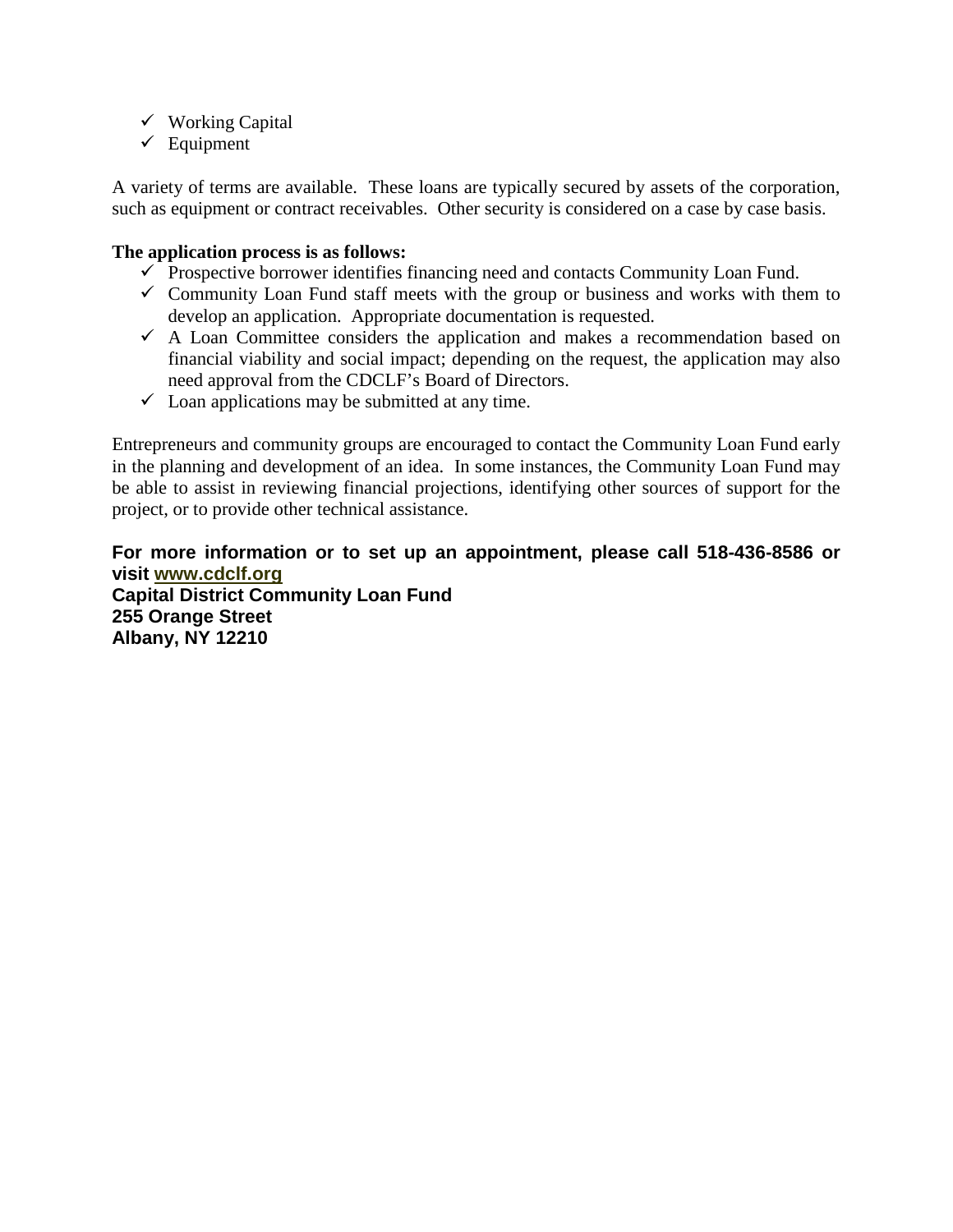

Services Offered by the Albany SBDC

# **Small Business Development Center**

The SBDC, UA places emphasis on providing needed services to manufacturers, women, veterans, minority, and physically challenged individuals, or on business impacting distressed and targeted areas. By assisting new and existing small business firms, the SBDC, UA directly contributes to local, regional, and state economies, promoting stability and growth. Since inception, the SBDC, UA has provided business assistance to 17,000 entrepreneurs with 142,461 counseling hours. These efforts helped access \$211,052,585 in local economic investment and 8,299 jobs were saved or created during the period. Of the 23 SBDC's Statewide, the UAlbany program has been consistently ranked within the top three Centers in New York State over the last 3 years (based on a matrix of efficiency, quality, and quantity measures).

**Contact:** William Brigham **Phone:** (518) 380-5077 **Email:** [wbrigham@albany.edu](mailto:wbrigham@albany.edu) **Website:** <http://www.nyssbdc.org/centers/centers.aspx?centid=10> **School, college, division or unit:** School of Business

**Hrs. of Operation:** 9:00 AM - 5:00 PM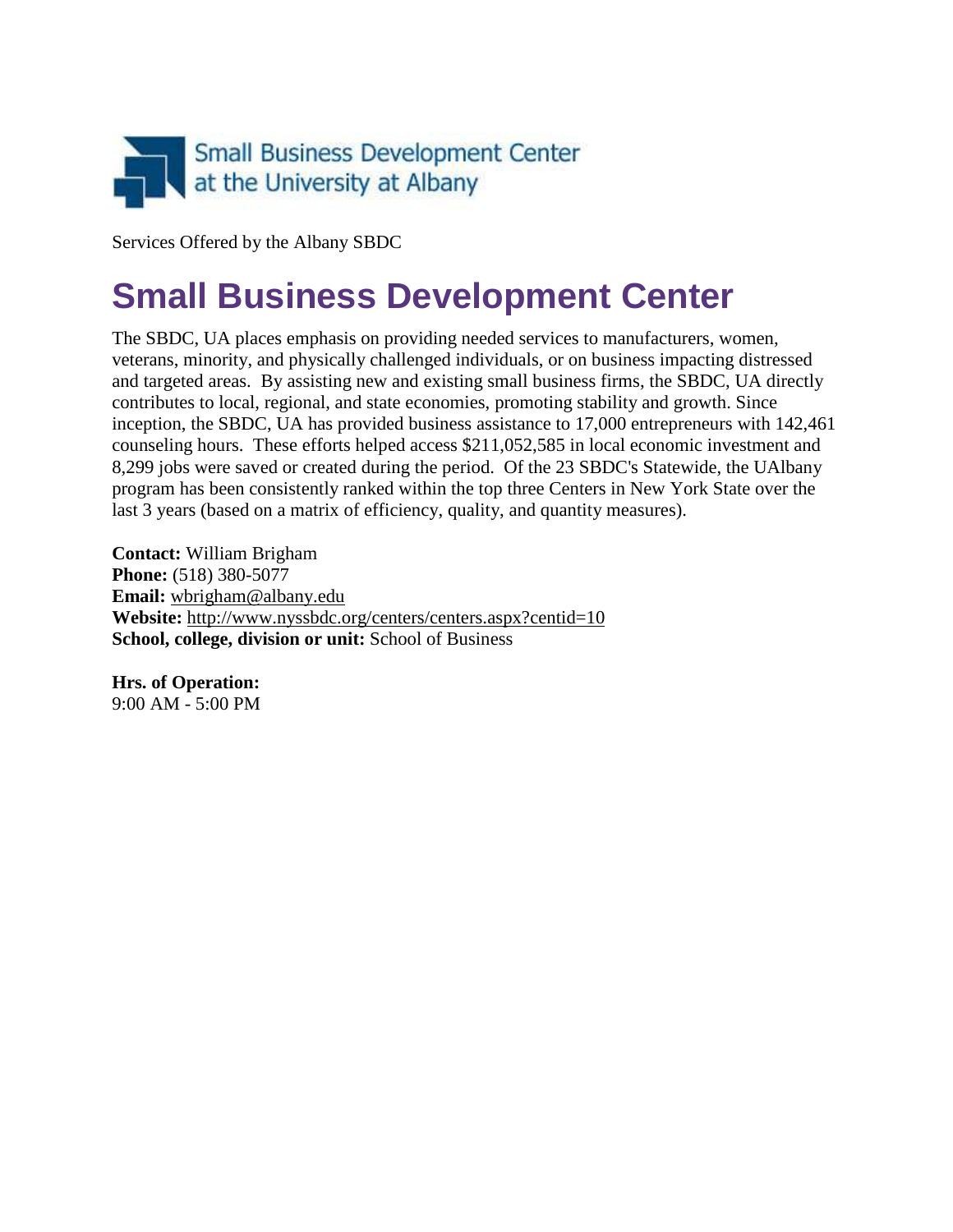# **Center for MicroEnterprise Development (CMED)**

The Center for MicroEnterprise Development (CMED) the center was created to supplement and strengthen services, while not duplicating existing efforts. CMED provides comprehensive userfriendly services to Capital Region microenterprises, particularly those owned by low-income people, people of color, and women. The CMED's services will include but not limited to:

- $\checkmark$  One stop location for information, resources and referrals the Center is centrally located and easily accessible;
- $\checkmark$  One on one Technical Assistance staff are on site to meet individually with entrepreneurs to discuss their specific needs;
- $\checkmark$  Technology Resources Room five state of the art computers are available for use by microentrepeneurs;
- $\checkmark$  Classroom Training courses are available through out the year for start up, accelerating and experienced microentrepeneurs;
- $\checkmark$  Workshops and Special Training various specialized training programs and workshops will be held throughout the year on topics of special interest to microenterprises;
- $\checkmark$  Incubation office space at below market rents and shared services are available; and
- $\checkmark$  Networking CMED will offer continuous opportunities for microentrepeneurs, technical assistance providers and others to work together and learn from each other.

#### **For more information or to set up an appointment, please call 518-436-8586**

Center for MicroEnterprise Development (CMED) 255 Orange Street Suite 103 Albany, New York 12210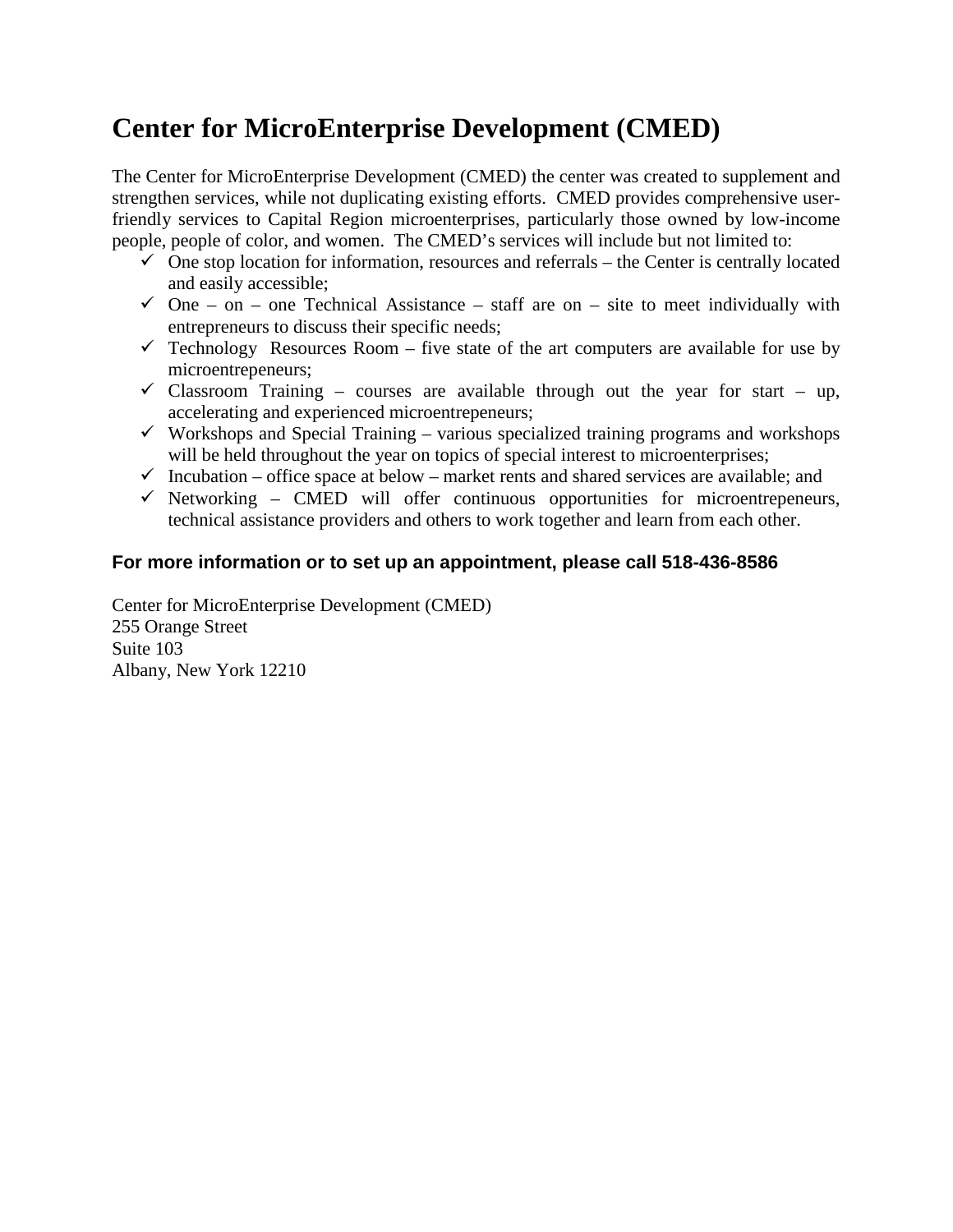# **Industrial Development Agencies**

Facilitated by the Partnership, tax-exempt financing may be available through the Albany County or municipal IDAs.

### **U.S. Small Business Administration 504 Program**

Used in conjunction with Partnership programs or conventional lending institutions, SBA 504 loans enable growing businesses to secure long-term, fixed-rate financing for major fixed assets. This low-cost, fixed-rate, second-mortgage financing may be exempt from mortgage recording tax; 10- and 20-year terms are available.

#### **SBA's Pre-Qualification**

Through this program, prospective borrowers can receive assistance from the Chamber in developing viable loan application packages and securing financing. Once assembled, loan packages are submitted to the SBA for expedited consideration. If an application is approved, the SBA will issue a letter of pre-qualification, stating intent to provide its guarantee on the proposed financing. Upon receipt of this letter, the Chamber will assist borrowers in locating a suitable lender. The maximum amount available under this program is \$250,000. A loan packaging fee will be charged

For more information on any of these programs, contact the Chamber's Economic Development office at 518-458-9851 or by e-mailat [info@ac-chamber.org](mailto:info@ac-chamber.org)

# **Cohoes IDA**

#### **Industrial Revenue Bonds:**

This form of financing is best suited to larger, financially strong, industrial, manufacturing, agribusiness, corporate office and research and development projects. Loan proceeds are used to finance fixed assets including real estate and building acquisition, construction, or renovation and the acquisition and installation of machinery and equipment.

The two forms of bond financing are tax exempt for industrial projects and taxable bond financing for most others. Common benefits of both are the ability to finance 100 percent of the fixed assets, exemption from sales tax on construction/building materials, equipment fixtures, and real property tax abatements.

An added advantage of financing "manufacturing" projects of less than ten million dollars with tax exempt bonds is the preferred interest rates available to qualified projects. It is best to review the proposed project with the Agency to determine eligibility and impacts.

#### **Sale/Lease Back Transactions:**

As an alternative to conventional industrial revenue bond financing, the CIDA can assist industrial, distribution, and research and development projects by utilizing a Sale/Lease Back Transaction. This program, which is ideally suited to real estate/facility projects, places title to the project with the Agency for a predetermined time frame. During this time, the property is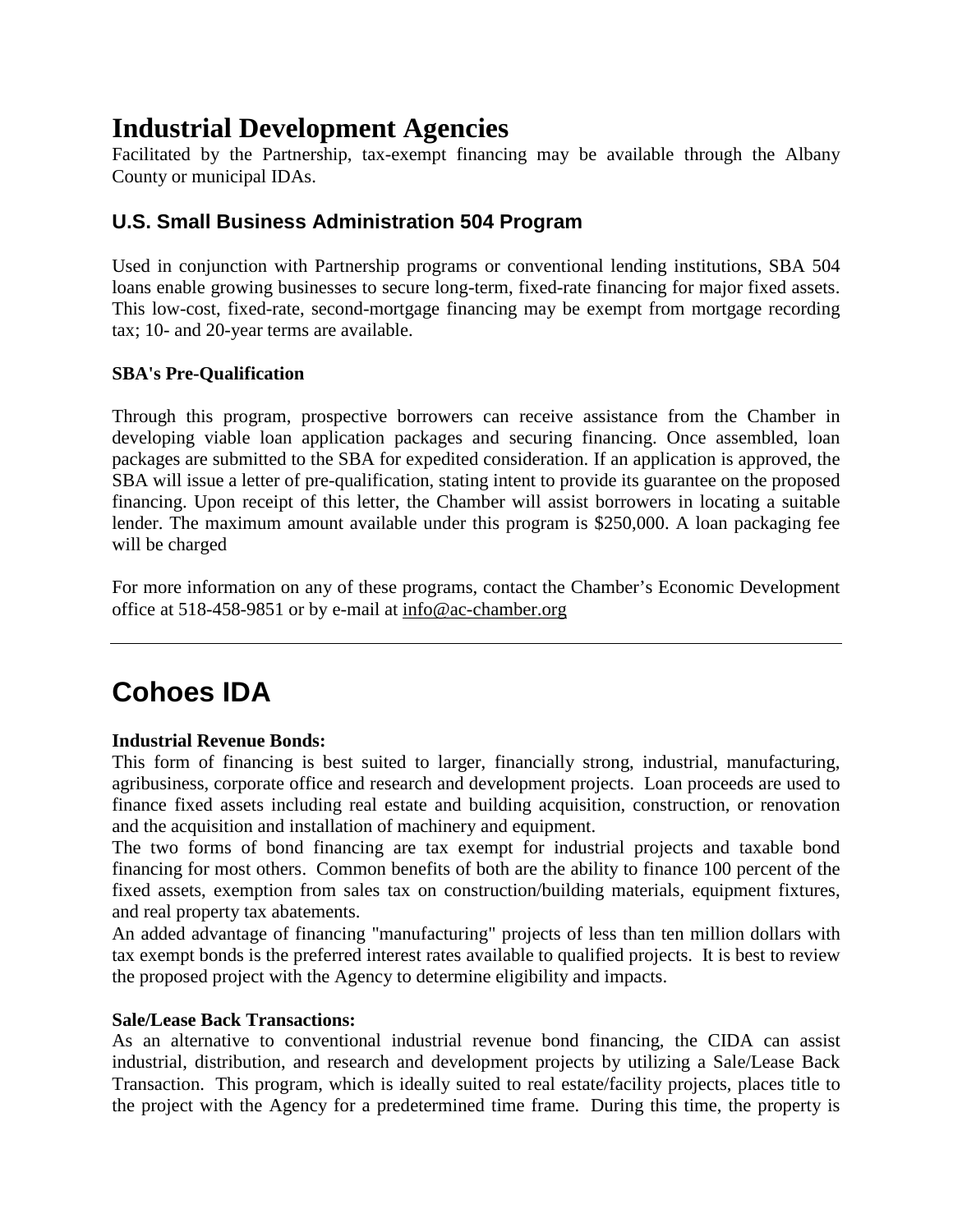leased back to the tenant/company, with a PILOT agreement providing real property tax abatements, mortgage recording and sales tax exemptions. This form of project financing should be reviewed with the Agency to determine eligibility and benefits.

### **Tax Incentives**

#### **Real Property Tax Incentive, CIDA PILOT:**

Industrial facilities constructed and/or reconstructed with the use of Industrial Revenue Bonds or Sale/Lease Back Transactions through the CIDA are eligible for real property tax exemption. The Agency holds title to the project and a Payment-in-Lieu-of-Taxes (PILOT) is negotiated between the Agency and the company that abates a portion of the real property tax.

Factors affecting the tax agreement include the term of the bond issue or loan, employment, investment, and economic impact of the project. In addition to the real property tax exemption, projects financed with the CIDA may be exempt from sales taxes on construction materials and the mortgage tax.

#### **New York State 485(b):**

Commercial and industrial facilities constructed or reconstructed at a cost of more than \$10,000 may be eligible for a partial exemption from the real property tax levied by counties, cities, towns, villages and/or school districts. The maximum exemption amounts to 50 percent of any increase in value in the first year following completion and declines by five percentage (5%) points in each of the succeeding nine (9) years. Application should be made with the local Assessor before the project is started. Eligibility for exemption under 485(b) expires if use of the facility for commercial or industrial purposes ceases.

#### **Sales Tax Exemptions, CIDA:**

Projects financed with Industrial Revenue Bonds or under a sale/leaseback transaction with CIDA may be eligible for sales tax exemptions on construction materials, equipment rentals and/or equipment and fixtures purchased in conjunction with the project. Sales tax is 8%; on eligible project costs of \$500,000, the company saves \$40,000.

#### **Mortgage Recording Tax Abatement, CIDA:**

Projects that include a collateral mortgage on property CIDA takes title to may be eligible for abatement of the mortgage recording tax. The tax is .75%; on a \$3 million mortgage, the company saves \$22,500.

For more information go to **[www.CohoesIDA.org](http://www.cohoesida.org/)**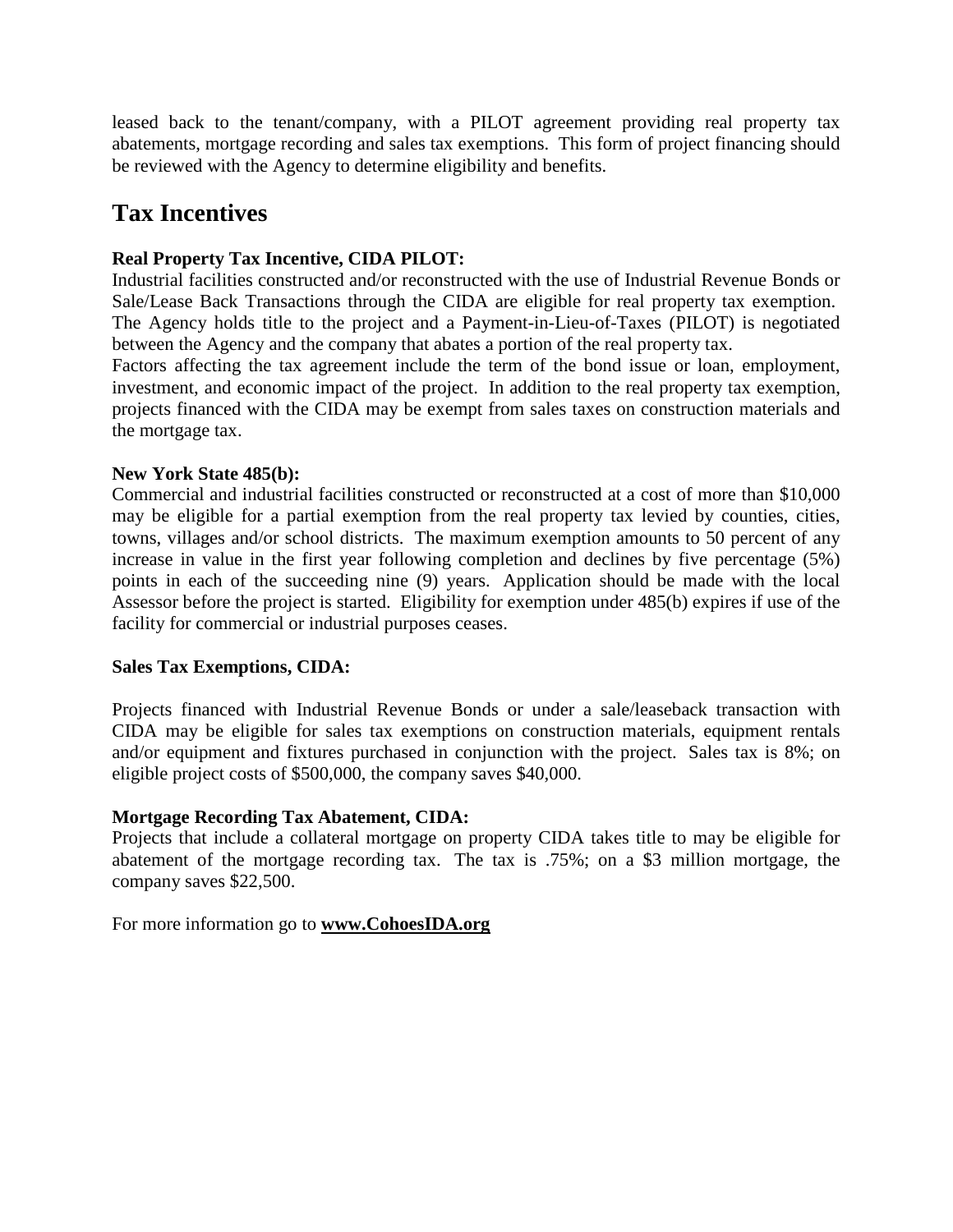# **Empire State Development**

Empire State Development provides a variety of assistance aimed at helping businesses; whether you arean[international](http://www.esd.ny.gov/International.html) company looking to make a move or a [small business](http://www.esd.ny.gov/SmallBusiness.html) owner wanting to access capital – ESD is here to help.

We offer loans, grants and tax credits, as well as other financing and technical assistance, to support businesses and encourage their growth within New York State. Through the [New York State](https://apps.cio.ny.gov/apps/cfa/index.cfm) [Consolidated Funding Application](https://apps.cio.ny.gov/apps/cfa/index.cfm) (CFA), a single application for multiple sources of state funding, New York State is soliciting grant applications for funding to advance the priorities of the Regional Economic Development Councils (REDC).The following programs are available through the CFA:

- Empire State Development Grant Funds
- Excelsior Jobs Tax Credits
- Market New York
- Business Incubator and Innovation Hot Spot
- Economic Development Purposes Fund
- Strategic Planning and Feasibility Studies
- Environmental Investment Program
- Industrial Development Bond Cap

Please refer to [www.governor.ny.gov](http://www.governor.ny.gov/) for announcements and updates on future funding opportunities through the CFA

#### **Contact/Additional Program Information**

For more information, eligible applicants should visit [http://regionalcouncils.ny.gov/,](http://regionalcouncils.ny.gov/) which includes contact information for the appropriate [ESD Regional Office](http://www.esd.ny.gov/RegionalOverviews.html) covering the project area.

#### **[Capital Region](http://www.esd.ny.gov/Capital.html)**

Hedley Park Place 433 River Street - Suite 1003 Troy, NY 12180 (518) 270-1130 (518) 270-1141 Fax capitaldist@esd.ny.gov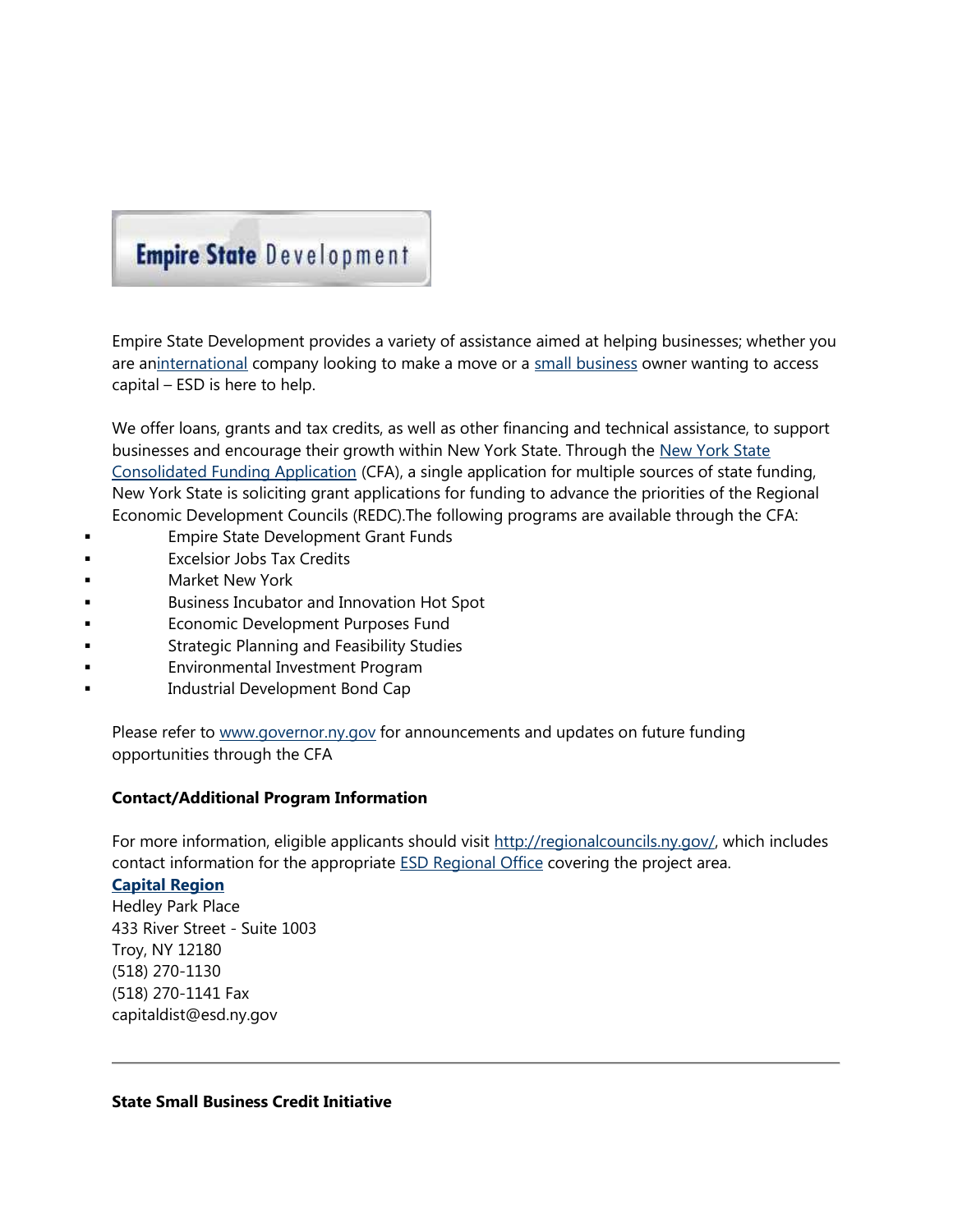On June 28, 2011, Governor Andrew M. Cuomo signed legislation that established the use of [State](http://www.esd.ny.gov/BusinessPrograms/SSBCI.html) [Small Business Credit Initiative](http://www.esd.ny.gov/BusinessPrograms/SSBCI.html) (SSBCI) funds for three economic development programs. These programs will enable small businesses to leverage new capital and credit to help them create private sector jobs.

The SSBCI is part of President Obama's Small Business Jobs Act of 2010, which supports state-level small business credit programs. New York's access to \$55.4 million in SSBCI funds is expected to generate over \$554 million in new private capital for small businesses.

#### **Grant, Loan and Tax Credit Programs:**

[Better Buffalo Fund](http://www.esd.ny.gov/BusinessPrograms/BetterBuffaloFund.html) [Build Now-NY/Shovel Ready Program](http://www.esd.ny.gov/BusinessPrograms/Data/BuildNow/index.htm) [Champlain Bridge Assistance Program](http://www.esd.ny.gov/ChamplainBridge.html) [Commercial District Revolving Loan Trust Fund](http://www.esd.ny.gov/BusinessPrograms/CommercialDistrictRLTF.html) [Community Development Financial Institution Assistance Program \(CDFI\)](http://www.esd.ny.gov/BusinessPrograms/CDFI.html) [Craft Beverage Marketing and Promotion Grant Program](http://www.esd.ny.gov/BusinessPrograms/CraftBeverageGrantProgram.html) [Craft Beverage Industry Tourism Promotion Grant Program](http://www.esd.ny.gov/BusinessPrograms/CraftBeverageGrantProgram.html) [Disaster Recovery](http://www.esd.ny.gov/DisasterRecovery.html) [Economic Development Fund](http://www.esd.ny.gov/BusinessPrograms/EDF.html) [Economic Development Purposes Grants](http://www.esd.ny.gov/BusinessPrograms/EconDevPurposesGrants.html) [2014 Economic Transformation Program \(ETP\)](http://www.esd.ny.gov/BusinessPrograms/2014Economic_Transformation.html) [Economic Transformation Program \(ETP\)](http://www.esd.ny.gov/BusinessPrograms/EconomicTransformation.html) [Entrepreneurial Assistance Program \(EAP\)](http://www.esd.ny.gov/BusinessPrograms/EAP.html) [Excelsior Jobs Program](http://www.esd.ny.gov/BusinessPrograms/Excelsior.html) [Environmental Investment Program](http://www.esd.ny.gov/BusinessPrograms/EIP.html) [Healthy Food & Healthy Communities Fund](http://www.esd.ny.gov/BusinessPrograms/HealthyFoodHealthyCommunities.html) [Industrial Effectiveness Program \(IEP\)](http://www.esd.ny.gov/BusinessPrograms/IEP.html) [Job Development Authority \(JDA\) Direct Loan Program](http://www.esd.ny.gov/BusinessPrograms/JDADirectLoanProgram.html) [JOBS Now](http://www.esd.ny.gov/BusinessPrograms/JOBSNow.html) [Jobs Retention Program \(ESJRP\)](http://www.esd.ny.gov/BusinessPrograms/ESJRP.html) [Manufacturing Assistance Program \(MAP\)](http://www.esd.ny.gov/BusinessPrograms/MAP.html) [Metropolitan Economic Revitalization Fund \(MERF\)](http://www.esd.ny.gov/BusinessPrograms/MERF.html) [Micro Lending Program](http://www.esd.ny.gov/BusinessPrograms/Data/MICROLENDING/MicroLendingProgramFACTSHEET.pdf) [Minority and Women-owned Business Lending \(MWBDL\) Program](http://www.esd.ny.gov/BusinessPrograms/MWBEDevelopmentLending.html) [Minority and Women Revolving Loan Trust Fund Program](http://www.esd.ny.gov/BusinessPrograms/MWBERevolvingLoanTrustFund.html) [New Farmers Grant Fund](http://www.esd.ny.gov/BusinessPrograms/NewFarmersGrantFund.html) [Regional Council Capital Fund](http://www.esd.ny.gov/BusinessPrograms/RegionalCouncilCapFund.html) [Regional Revolving Loan Trust Fund \(RRLTF\)](http://www.esd.ny.gov/BusinessPrograms/RRLTF.html) [Small Business Revolving Loan Fund](http://www.esd.ny.gov/BusinessPrograms/SBRLF.html) [START-UP NY](http://startup.ny.gov/) [Transportation Capital Assistance Program](http://www.esd.ny.gov/BusinessPrograms/TransportationCapitalAssistance.html) [Urban and Community Development Program \(UCDP\)](http://www.esd.ny.gov/BusinessPrograms/UCDP.html) [World Trade Center Job Creation & Retention Program \(JCRP\)](http://www.esd.ny.gov/BusinessPrograms/WTC_JCRP.html)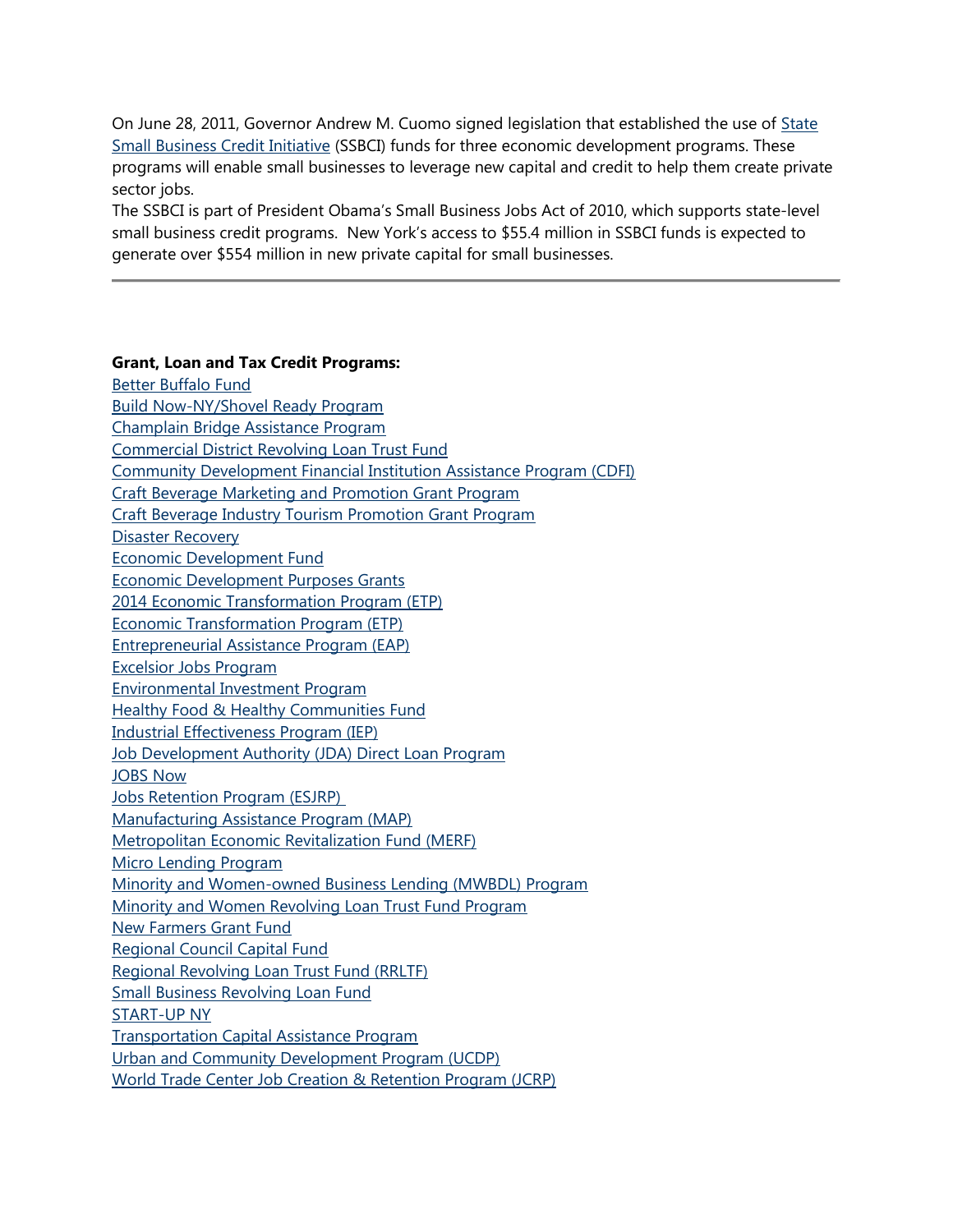#### **Tax Credits:**

[Brownfield Cleanup Program](http://www.esd.ny.gov/BusinessPrograms/BrownfieldCleanup.html) [Empire State Music and Theatrical Production Tax Credit Program](http://www.esd.ny.gov/BusinessPrograms/MusicTheaterCredit.html) [Empire Zones](http://www.esd.ny.gov/BusinessPrograms/EmpireZones.html) - This program is closed to new entrants. [New Markets Tax Credits](http://www.esd.ny.gov/BusinessPrograms/NewMarketsTaxCredits.html) [New York State Film Tax Credit Program](http://www.esd.ny.gov/BusinessPrograms/filmCredit.html) [New York State Commercial Tax Credit](http://www.esd.ny.gov/BusinessPrograms/CommercialsCredit.html) [Other Tax Credits & Incentives](http://www.esd.ny.gov/BusinessPrograms/Taxes_Incentives.html)

#### **Other Financing and Technical Assistance:**

[Business Mentor NY](http://businessmentor.ny.gov/) [Bridge to Success Loan Program](http://www.esd.ny.gov/BusinessPrograms/Data/BridgetoSuccess/02242015_Bridge_to_Success_Flyer_new_branding.pdf) [New York State Surety Bond Assistance Program \(NYSSBAP\)](http://www.esd.ny.gov/BusinessPrograms/BondingAssistance.html) [The Capital Access Program](http://www.esd.ny.gov/BusinessPrograms/CapitalAccess.html) [Environmental Assistance](http://www.esd.ny.gov/BusinessPrograms/EnvironmentalAssistance.html) [Export Marketing Assistance Service \(EMAS\)](http://www.esd.ny.gov/BusinessPrograms/EMAS.html) [Governor's Office for Motion Picture & Television Development](http://www.esd.ny.gov/BusinessPrograms/Film.html) [The Innovate NY Fund](http://www.esd.ny.gov/InnovateNY.html) [Linked Deposit Program \(LDP\)](http://www.esd.ny.gov/BusinessPrograms/LinkedDeposit.html) [New York Beverage Business \(Beer, Spirits & Wine\)](http://www.esd.ny.gov/NYSBeverageBiz.html) [New York Empowerment Zone \(NYEZ\)](http://www.esd.ny.gov/BusinessPrograms/NYEZ.html) [New York State Land Bank Program \(NYSLBP\)](http://www.esd.ny.gov/BusinessPrograms/NYSLBP.html) [New York State Innovation Venture Capital Fund \(NYSIVC\)](http://www.esd.ny.gov/BusinessPrograms/NYSInnovationVentureCapitalFund.html) [Procurement Assistance Program](http://www.esd.ny.gov/BusinessPrograms/ProcurementAssistance.html) [World Trade Center Rent Reduction Program \(WTC RR\)](http://www.esd.ny.gov/BusinessPrograms/WTC_RR.html)

#### **For Information – these programs are not currently accepting applications:**

[Restore New York Communities Initiative](http://www.esd.ny.gov/BusinessPrograms/RestoreNY.html) [Upstate Regional Blueprint & Downstate Revitalization Funds](http://www.esd.ny.gov/BusinessPrograms/UpstateDownstateFunds.html)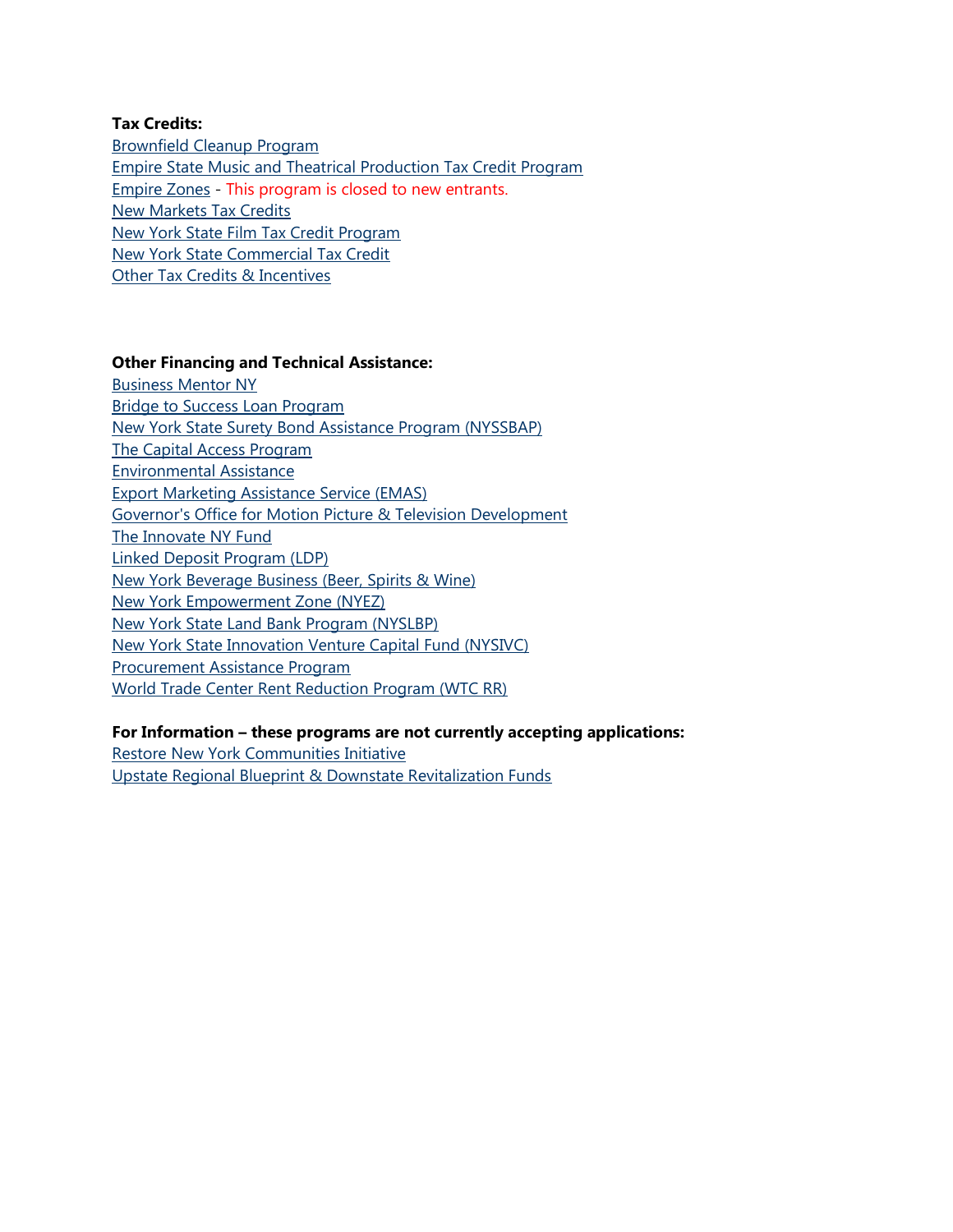# **Women & Minority Owned Businesses**

The State of New York has a variety of women and minority owned business opportunities.

### **NYBDC**

NYBDC is committed to providing women and minorities access to business financing. Through their outreach programs, they participate regularly in business seminars and conferences for minority and women-owned businesses. Staff members reach out to women organizations and minority communities.

If you are a minority or women-owned business and are seeking a loan, they will be glad to talk to you. You can obtain financing, even if you had credit issues in the past, as long as they are not a continuing issue. They do not use credit scoring to determine whether you are eligible for a loan. You can lean more about their programs by checking their web site [www.nybdc.com](http://www.nybdc.com/). Or contact at their office.

New York Business Development Corp. 50 Beaver Street Albany, New York 12207 Phone: 518-463-2268.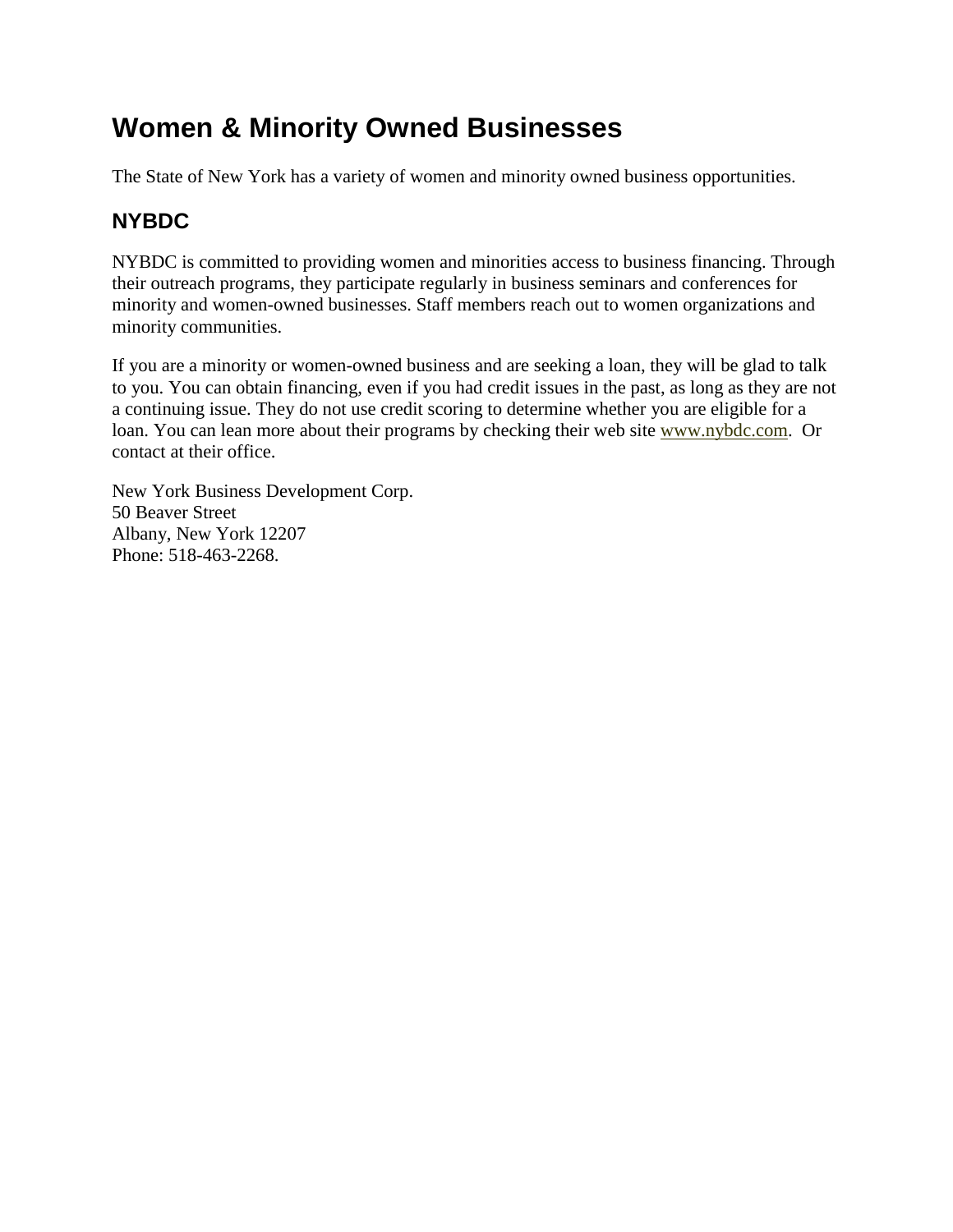### **Empire State Business Development**

New York State's Division of Minority - and Women-owned Business Development (MWBD) helps the state's minority and women's business community to access all the services offered by Empire State Development (ESD).

They Can Provide:

- Access to Capital
	- o Offers access to ESD and other financial assistance for established businesses, leveraging capital to achieve the best results at a lower cost
- Minority and women-owned business certification
	- o Enables entrance into programs designed to assist Minority and Women-owned Business Enterprise firms statewide.
	- o Administers and offers lists of New York State MWBD firms to interested prime contractors to use in realizing sub- contracting goals.
	- o [Search the Directory of Certified Minority and Woman-Owned Business](http://205.232.252.35/) [Enterprises](http://205.232.252.35/)
- Minority and women-owned procurement assistance
	- o Offers guidance on specialized selling opportunities to state and federal government agencies.
- Transportation Capital Assistance Program
	- o Provides government contractor loans to MWBEs and small business enterprises that have transportation-related government contracts under NYS Department of Transportation.
	- o Makes loans accessible from \$20,000 to \$500,000.

More information on this program can be found at [www.nylovesbiz.com.](http://www.nylovesbiz.com/) Or contact the local office at:

> **Empire State Development Division of Minority and Women's Business Development** 30 South Pearl Street Albany, NY 12245 Phone: 1-518-292-5250 E-mail: [esd@empire.state.ny.us](mailto:esd@empire.state.ny.us)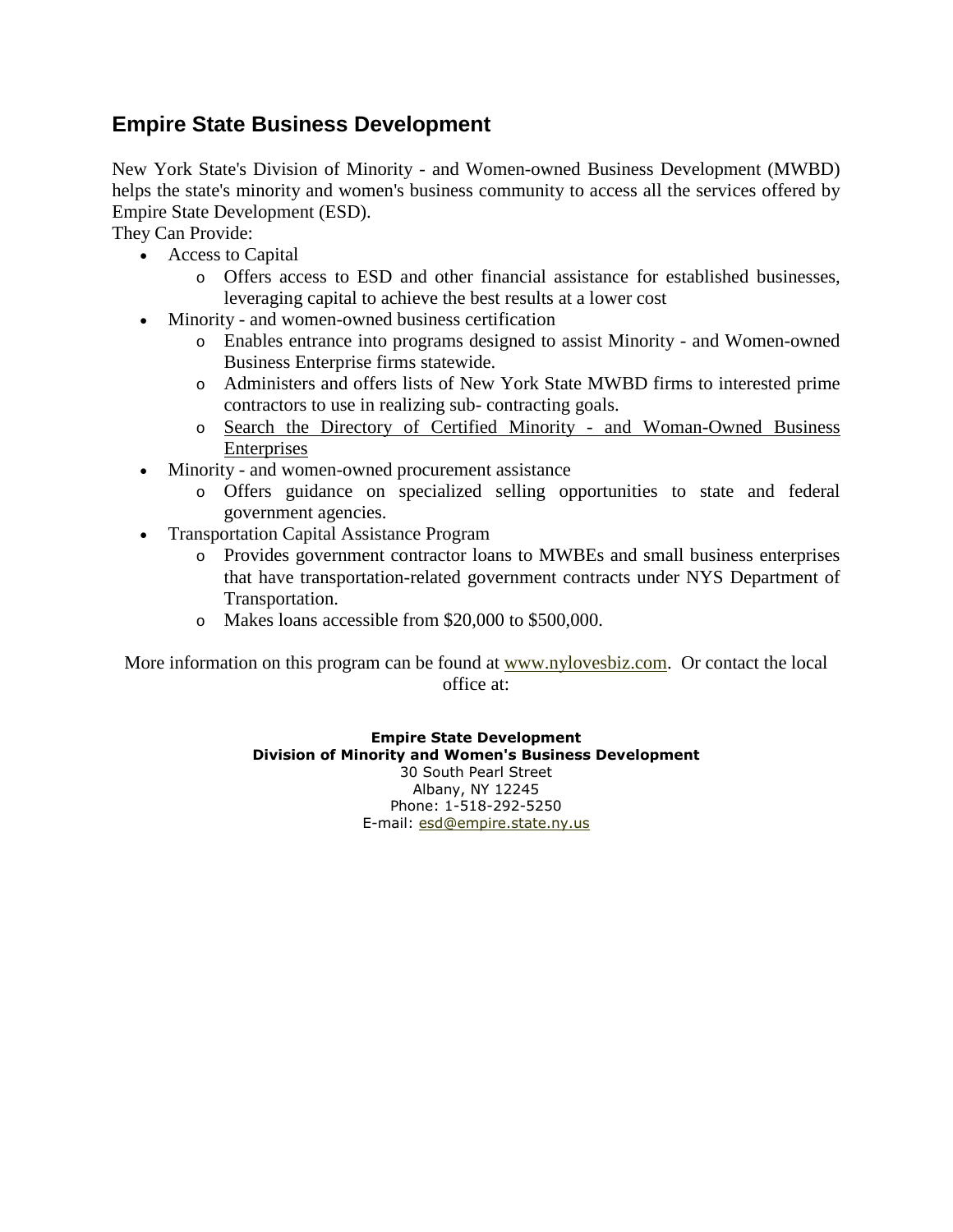## **Albany County Regional Chamber of Commerce**

# **Entrepreneurial Boot Camp Program**

Several business development services, geared toward minority- and women-owned businesses, are available to assist individuals starting a new business. Such services include business plan development, financial packaging and state certification assistance. Consultants are available to work with entrepreneurs on a one-on-one or small group basis.

Additionally, 45-hour and 60-hour comprehensive Entrepreneurship Training Courses, which walk participants through the steps of owning and operating a business, are offered. Homework assignments allow individuals to complete a rough draft of a business plan. During the program a variety of successful local businesspeople addresses the class and share their insight on business ownership.

For more information, contact [Janet Tanguay](mailto:janett@ac-chamber.org) at (518) 453-5230.